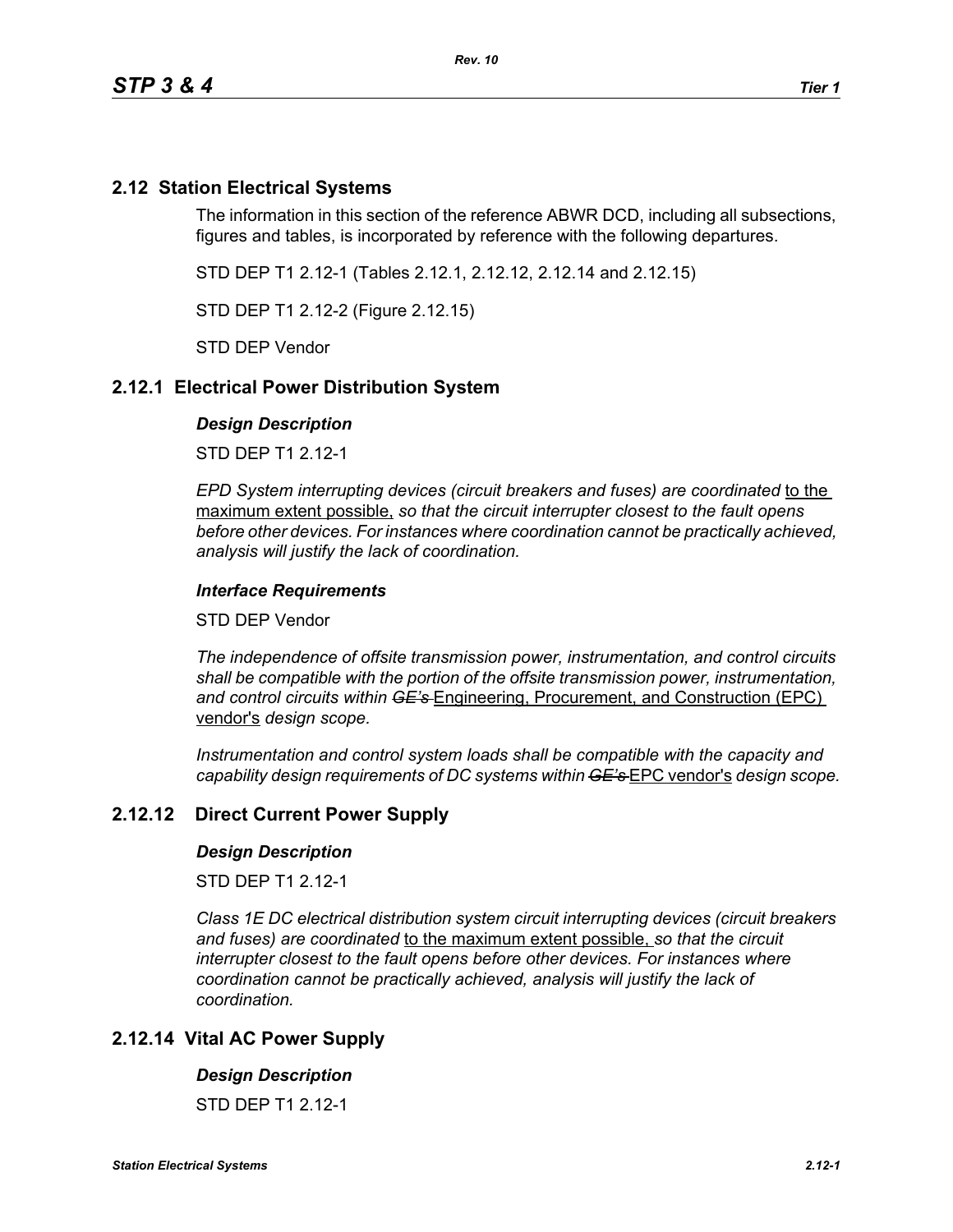*Class 1E Vital AC Power Supply system interrupting devices (circuit breakers and fuses) are coordinated* to the maximum extent possible, *so that the circuit interrupter closest to the fault opens before other devices. For instances where coordination cannot be practically achieved, analysis will justify the lack of coordination.*

# **2.12.15 Instrument and Control Power Supply**

### *Design Description*

STD DFP T1 2 12-2

*The Class 1E Instrument and Control Power Supply consists of three* four *divisions (Division I, II, and III,* and IV*) of interruptible power supplies with their respective distribution panels. Each Class 1E power supply provides interruptible, regulated AC power to Class 1E circuits which do not require continuity of power during a loss of preferred power (LOPP).*

STD DEP T1 2.12-1

*Class 1E Instrument and Control Power Supply system interrupting devices (circuit breakers and fuses) are coordinated* to the maximum extent possible, *so that the circuit interrupter closest to the fault opens before other devices. For instances where coordination cannot be practically achieved, analysis will justify the lack of coordination.*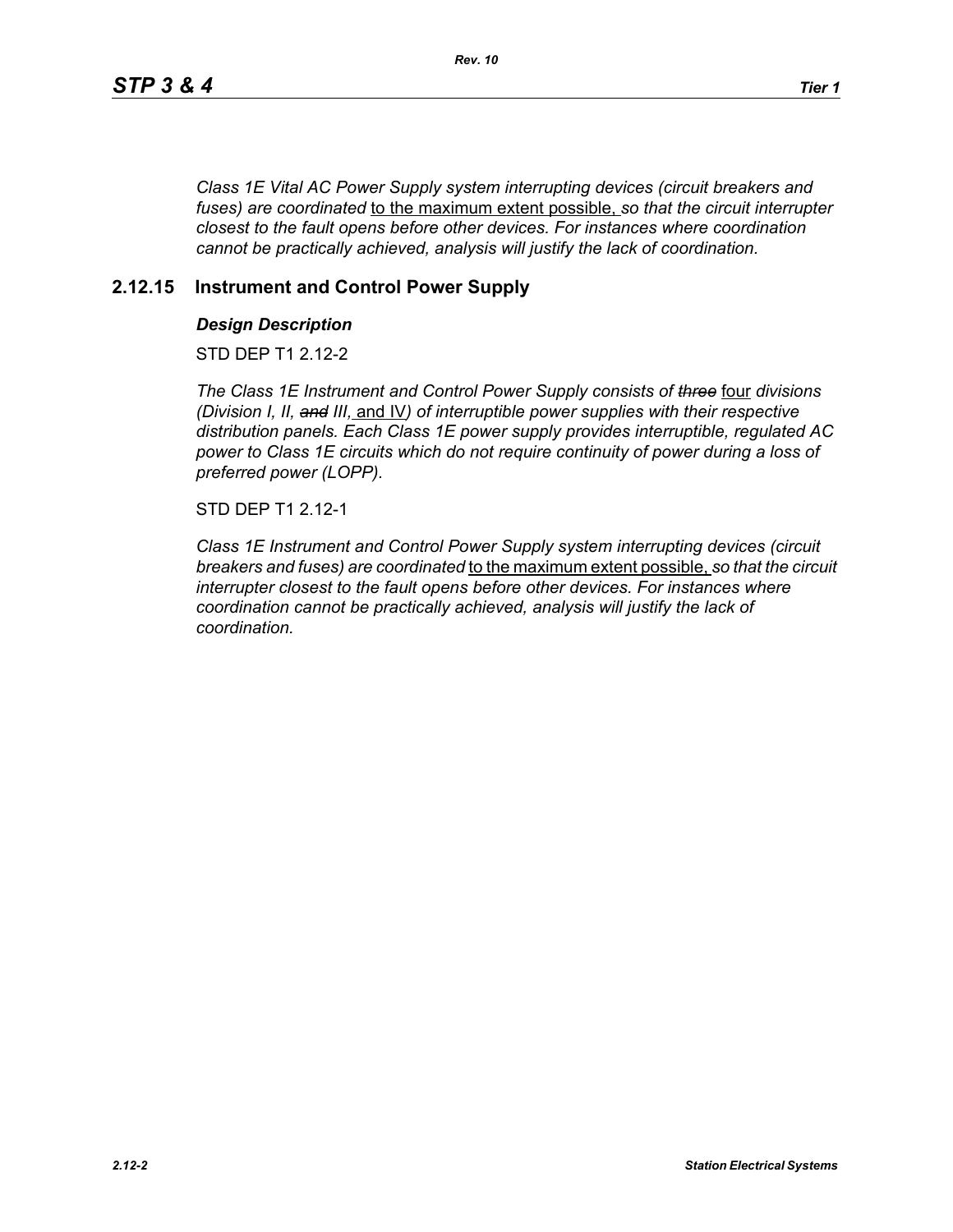|                                                                                                                                                                                                                                           | <b>Inspections, Tests, Analyses and Acceptance Criteria</b>                                                                                                    |                                                                                                                                                                                                                                                                                                                                                                 |
|-------------------------------------------------------------------------------------------------------------------------------------------------------------------------------------------------------------------------------------------|----------------------------------------------------------------------------------------------------------------------------------------------------------------|-----------------------------------------------------------------------------------------------------------------------------------------------------------------------------------------------------------------------------------------------------------------------------------------------------------------------------------------------------------------|
| <b>Design Commitment</b><br>11. EPD System interrupting devices (circuit<br>breakers and fuses) are coordinated to the<br>maximum extent possible, so that the<br>circuit interrupter closest to the fault opens<br>before other devices. | <b>Inspections, Tests, Analyses</b><br>11. Analyses for the as-built EPD System to<br>determine circuit interrupting device<br>coordination will be performed. | <b>Acceptance Criteria</b><br>11. Analyses for the as-built EPD System exist<br>and conclude that, to the maximum<br>extent possible, the analyzed circuit<br>interrupter closest to the fault will open<br>before other devices. For instances where<br>coordination cannot be practically<br>achieved, the analysis will justify the lack of<br>coordination. |
| 22. The EPD System supplies an operating<br>voltage at the terminals of the Class 1E<br>utilization equipment that is within the<br>utilization equipment's voltage tolerance<br>limits.                                                  | $\overline{22}$ .<br>a. Analyses for the as-built EPD System<br>to determine voltage drops will be<br>performed.                                               | $\overline{22}$ .<br>a. Analyses for the as-built EPD System<br>exist and conclude that the analyzed<br>operating voltage supplied at the<br>terminals of the Class 1E utilization<br>equipment is within the utilization<br>equipment's voltage tolerance limits,<br>as determined by their nameplate<br>ratings.                                              |
|                                                                                                                                                                                                                                           | b. Tests of the as-built Class 1E EPD<br>System will be conducted by operating<br>connected Class 1E loads at their<br>analyzed minimum voltage.               | b. Connected Class 1E loads operate at<br>their analyzed minimum voltage, as<br>determined by the voltage drop-<br>analyses.                                                                                                                                                                                                                                    |
|                                                                                                                                                                                                                                           | b. Type tests at manufacturer's shop<br>will be performed for the operating<br>voltage range of the Class 1E<br>electrical equipment.                          | b. Manufacturer's type test reports<br>exist and conclude that the<br>operating range is within the tested<br>voltage range for the Class 1E<br>electrical equipment.                                                                                                                                                                                           |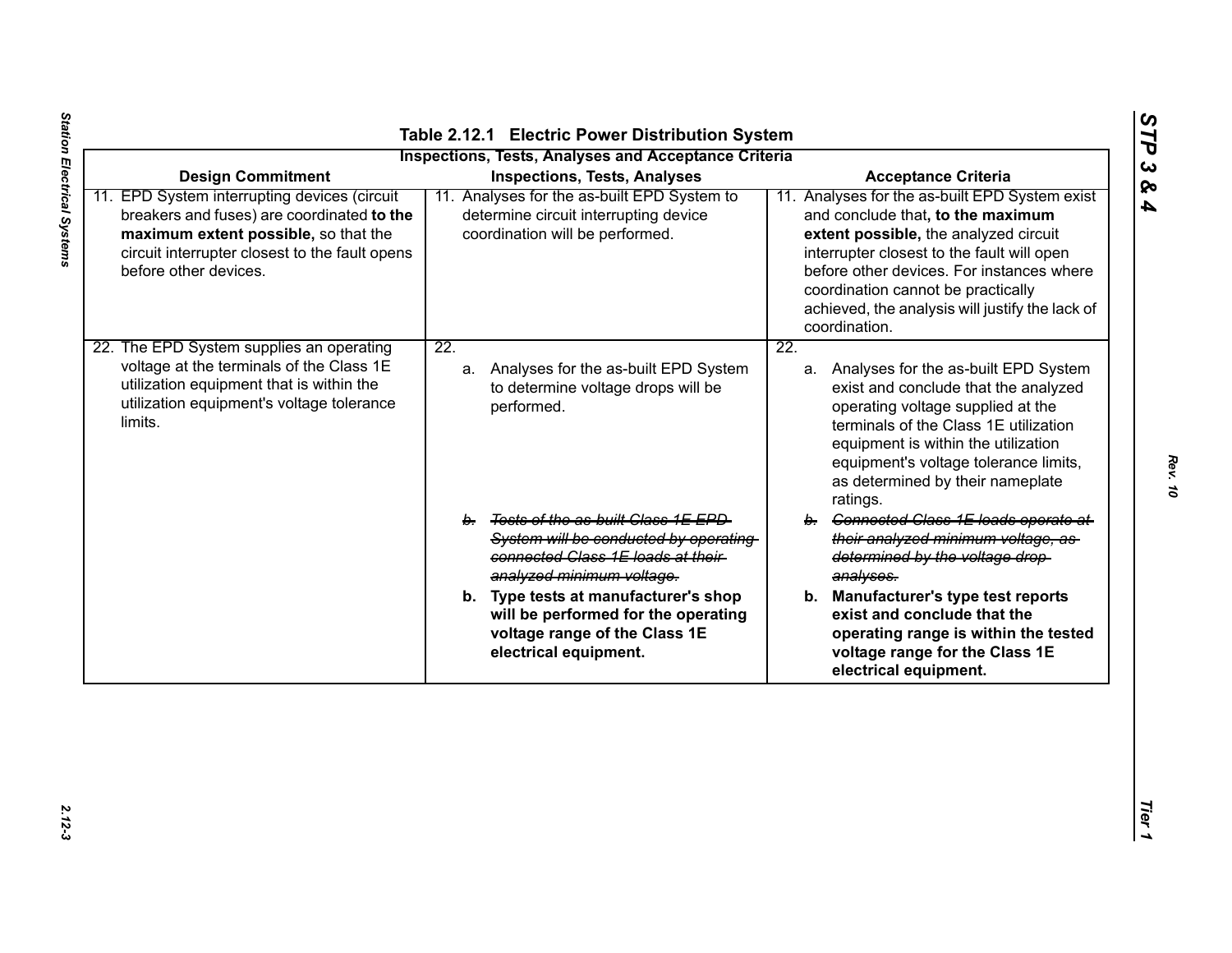|                          | Table 2.12.1 Electric Power Distribution System (Continued)<br><b>Inspections, Tests, Analyses and Acceptance Criteria</b> |                                                                                                                                                                                                                                                                                             |
|--------------------------|----------------------------------------------------------------------------------------------------------------------------|---------------------------------------------------------------------------------------------------------------------------------------------------------------------------------------------------------------------------------------------------------------------------------------------|
| <b>Design Commitment</b> | <b>Inspections, Tests, Analyses</b>                                                                                        | <b>Acceptance Criteria</b>                                                                                                                                                                                                                                                                  |
|                          | c. System preoperational and Startup<br>tests will be conducted of the as-<br>built Class 1E EPD System.                   | c. The test voltages from<br>preoperational test reports are<br>compared against system voltage<br>analysis of the as-built Class 1E<br>EPD system. The results of<br>comparison conclude that the<br>available voltage is within the<br>operating range for the as-installed<br>equipment. |
|                          |                                                                                                                            |                                                                                                                                                                                                                                                                                             |
|                          |                                                                                                                            |                                                                                                                                                                                                                                                                                             |
|                          |                                                                                                                            |                                                                                                                                                                                                                                                                                             |
|                          |                                                                                                                            |                                                                                                                                                                                                                                                                                             |
|                          |                                                                                                                            |                                                                                                                                                                                                                                                                                             |
|                          |                                                                                                                            |                                                                                                                                                                                                                                                                                             |
|                          |                                                                                                                            |                                                                                                                                                                                                                                                                                             |
|                          |                                                                                                                            |                                                                                                                                                                                                                                                                                             |
|                          |                                                                                                                            |                                                                                                                                                                                                                                                                                             |
|                          |                                                                                                                            |                                                                                                                                                                                                                                                                                             |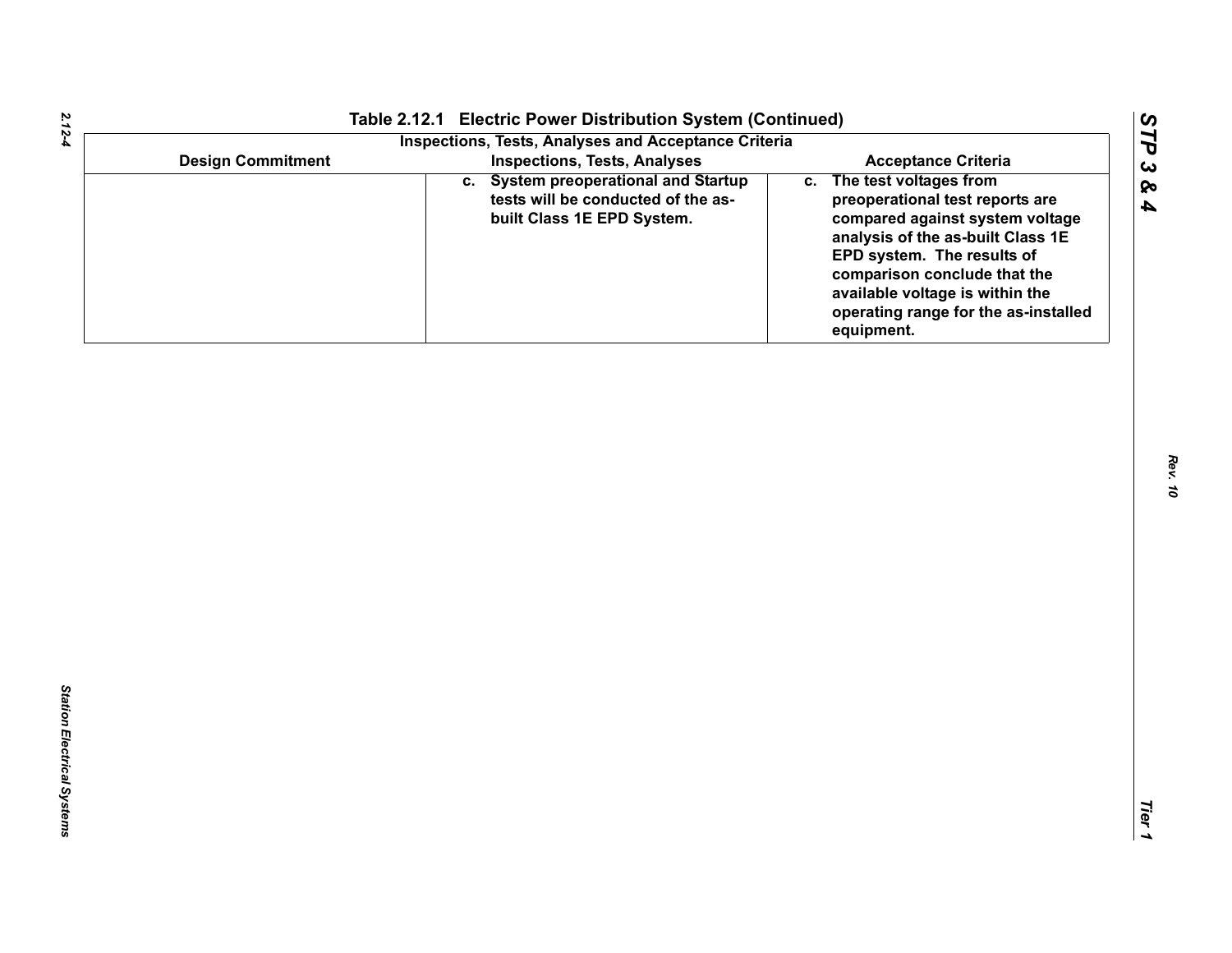| n  |
|----|
| ట  |
| Ø۹ |
| A  |

| 8. | <b>Design Commitment</b><br>Class 1E DC electrical distribution                                                                                                                                               | <b>Inspections, Tests, Analyses and Acceptance Criteria</b><br><b>Inspections, Tests, Analyses</b>                                                           | <b>Acceptance Criteria</b>                                                                                                                                                                                                                                                                                                                                                                          |
|----|---------------------------------------------------------------------------------------------------------------------------------------------------------------------------------------------------------------|--------------------------------------------------------------------------------------------------------------------------------------------------------------|-----------------------------------------------------------------------------------------------------------------------------------------------------------------------------------------------------------------------------------------------------------------------------------------------------------------------------------------------------------------------------------------------------|
|    |                                                                                                                                                                                                               |                                                                                                                                                              |                                                                                                                                                                                                                                                                                                                                                                                                     |
|    |                                                                                                                                                                                                               |                                                                                                                                                              |                                                                                                                                                                                                                                                                                                                                                                                                     |
|    | system circuit interrupting devices (circuit<br>breakers and fuses) are coordinated to<br>the maximum extent possible, so that<br>the circuit interrupter closest to the fault<br>opens before other devices. | Analyses for the as-built Class 1E DC<br>8.<br>electrical distribution system to<br>determine circuit interrupting device<br>coordination will be performed. | Analyses for the as-built Class 1E DC<br>8.<br>electrical distribution system circuit<br>interrupting devices exist and conclude<br>that, to the maximum extent possible,<br>the analyzed circuit interrupter closest to<br>the fault will open before other devices.<br>For instances where coordination cannot<br>be practically achieved, the analysis will<br>justify the lack of coordination. |
|    |                                                                                                                                                                                                               |                                                                                                                                                              |                                                                                                                                                                                                                                                                                                                                                                                                     |

Station Electrical Systems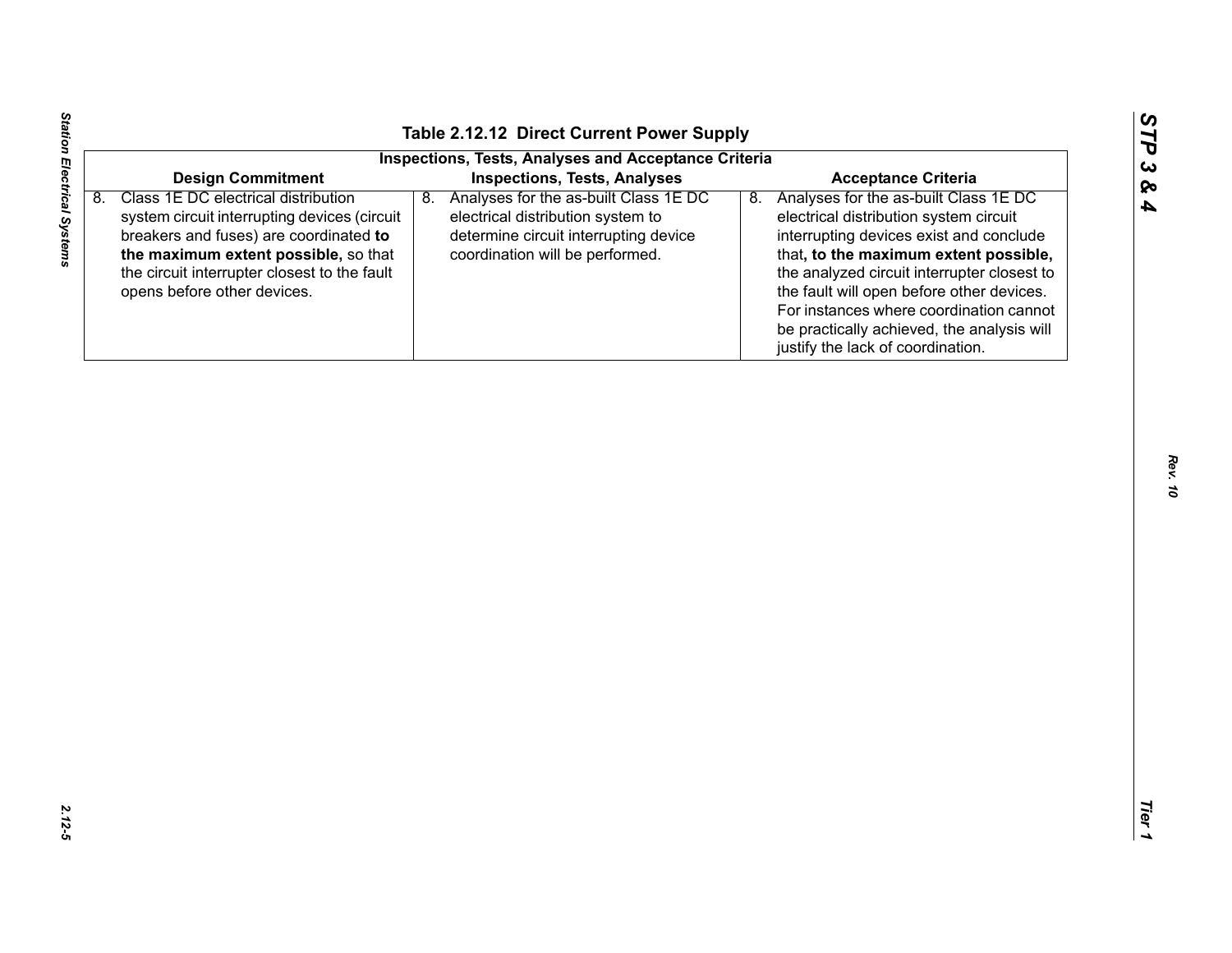| <b>Design Commitment</b>                                                                                                                                                  |     | <b>Inspections, Tests, Analyses and Acceptance Criteria</b><br><b>Inspections, Tests, Analyses</b>                                                                                                                                                           |     | <b>Acceptance Criteria</b>                                                                                                                                                                                                                                                                                                       |  |
|---------------------------------------------------------------------------------------------------------------------------------------------------------------------------|-----|--------------------------------------------------------------------------------------------------------------------------------------------------------------------------------------------------------------------------------------------------------------|-----|----------------------------------------------------------------------------------------------------------------------------------------------------------------------------------------------------------------------------------------------------------------------------------------------------------------------------------|--|
| The Class 1E DC electrical distribution                                                                                                                                   | 11. |                                                                                                                                                                                                                                                              | 11. |                                                                                                                                                                                                                                                                                                                                  |  |
| system supplies an operating voltage at<br>the terminals of the Class 1E utilization<br>equipment that is within the utilization<br>equipment's voltage tolerance limits. |     | a. Analyses for the as-built Class 1E<br>DC electrical distribution system to<br>determine system voltage drops will<br>be performed.                                                                                                                        |     | a. Analyses for the as-built Class 1E<br>DC electrical distribution system<br>exist and conclude that the analyzed<br>operating voltage supplied at the<br>terminals of the Class 1E utilization<br>equipment is within the utilization<br>equipment's voltage tolerance limits,<br>as determined by their nameplate<br>ratings. |  |
|                                                                                                                                                                           |     | b. Tests of the as-built Class 1E DC<br>system will be conducted by<br>operating connected Class 1E loads<br>at less than or equal to the minimum-<br>allowable battery voltage and at-<br>greater than or equal to the<br>maximum battery charging voltage. |     | b. Connected as-built Class 1E loads<br>operate at less than or equal to the<br>minimum allowable battery voltage<br>and at greater than or equal to the<br>maximum battery charging voltage.                                                                                                                                    |  |
|                                                                                                                                                                           |     | b. Type tests at manufacturer's shop<br>will be performed for the<br>operating voltage range of the<br>Class 1E DC electrical equipment.                                                                                                                     |     | b. Manufacturer's type test reports<br>exist and conclude that the<br>operating range is within the<br>tested voltage range for the Class<br>1E DC electrical equipment.                                                                                                                                                         |  |
|                                                                                                                                                                           |     | c. System preoperational tests will<br>be conducted on the as-built<br>Class 1E DC system.                                                                                                                                                                   |     | c. The test voltages from<br>preoperational test reports are<br>compared against system voltage<br>analysis of the as-built Class 1E<br>EPD system. The results of<br>comparison conclude that the<br>available voltage is within the<br>operating range for the as-<br>installed DC equipment.                                  |  |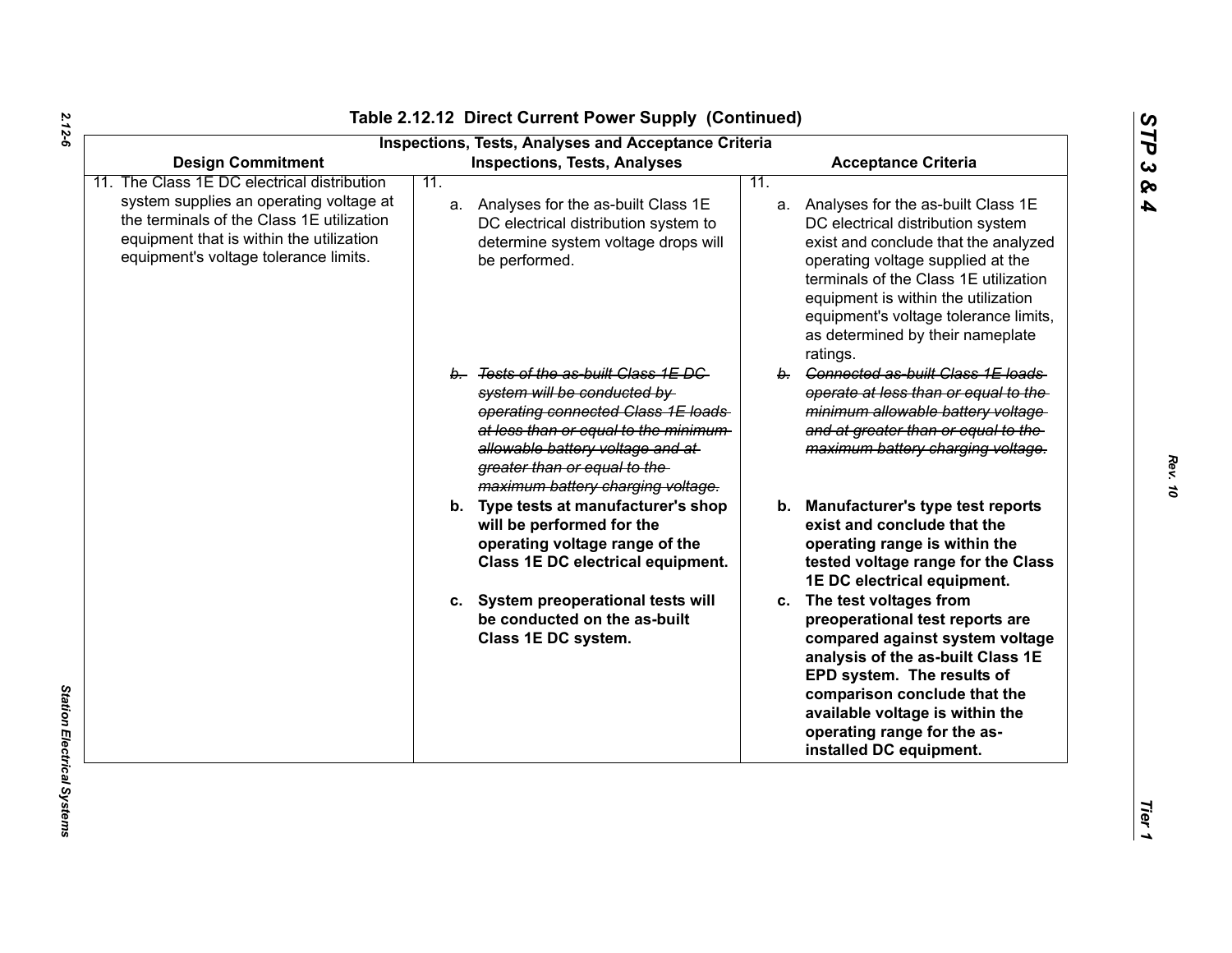|                                                                                                                                                                                                                                                                         | Table 2.12.14 Vital AC Power Supply                                                                                                                                                 |                                                                                                                                                                                                                                                                                                                                                                                                                                                                         |
|-------------------------------------------------------------------------------------------------------------------------------------------------------------------------------------------------------------------------------------------------------------------------|-------------------------------------------------------------------------------------------------------------------------------------------------------------------------------------|-------------------------------------------------------------------------------------------------------------------------------------------------------------------------------------------------------------------------------------------------------------------------------------------------------------------------------------------------------------------------------------------------------------------------------------------------------------------------|
|                                                                                                                                                                                                                                                                         | <b>Inspections, Tests, Analyses and Acceptance Criteria</b>                                                                                                                         |                                                                                                                                                                                                                                                                                                                                                                                                                                                                         |
|                                                                                                                                                                                                                                                                         |                                                                                                                                                                                     |                                                                                                                                                                                                                                                                                                                                                                                                                                                                         |
| <b>Design Commitment</b><br>10. Class 1E Vital AC Power Supply system<br>interrupting devices (circuit breakers and<br>fuses) are coordinated to the maximum<br>extent possible, so that the circuit<br>interrupter closest to the fault opens<br>before other devices. | <b>Inspections, Tests, Analyses</b><br>10. Analyses for the as-built Class 1E<br>distribution system to determine circuit<br>interrupting device coordination will be<br>performed. | <b>Acceptance Criteria</b><br>10. Analyses for the as-built Class 1E Vital<br>AC Power Supply system circuit<br>interrupting devices (circuit breakers and<br>fuses) coordination exist and conclude<br>that, to the maximum extent possible,<br>the analyzed circuit interrupter closest to<br>the fault will open before other devices.<br>For instances where coordination cannot<br>be practically achieved, the analysis will<br>justify the lack of coordination. |
|                                                                                                                                                                                                                                                                         |                                                                                                                                                                                     |                                                                                                                                                                                                                                                                                                                                                                                                                                                                         |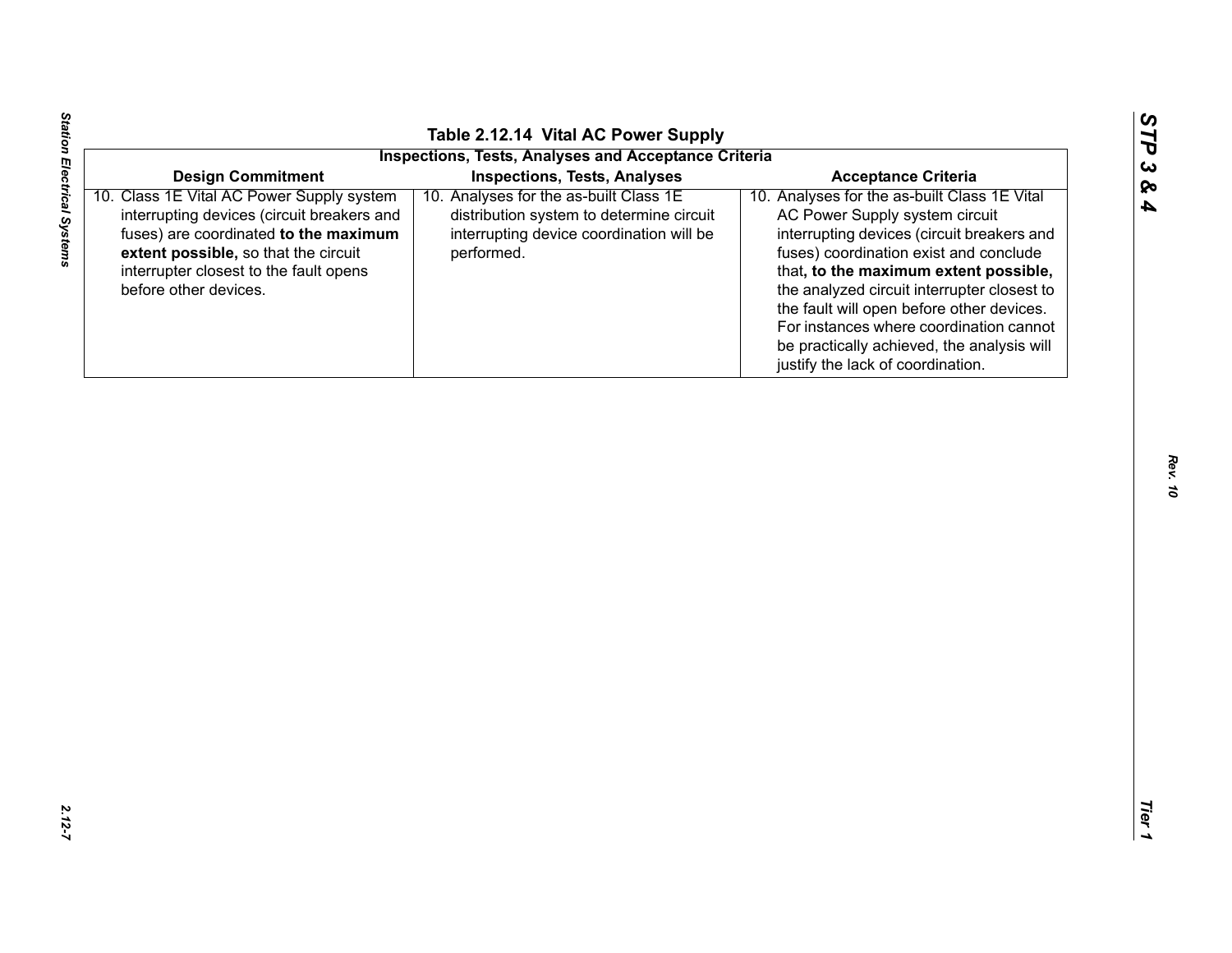| Analyses for the as-built Class 1E<br>Analyses for the as-built Class 1E<br>9.<br>9.<br>Instrument and Control Power Supply<br>Supply system interrupting devices (circuit<br>distribution system to determine circuit<br>breakers and fuses) are coordinated to the<br>interrupting device coordination will be<br>system circuit interrupting devices (circuit<br>maximum extent possible, so that the<br>performed.<br>breakers and fuses) coordination exist and<br>circuit interrupter closest the fault opens<br>conclude that, to the maximum extent<br>before other devices.<br>possible, the analyzed circuit interrupter<br>closest to the fault will open before other<br>devices. For instances where coordination<br>cannot be practically achieved, the<br>analysis will justify the lack of coordination. |                                                                      |                                                                                                    |                            |  |
|--------------------------------------------------------------------------------------------------------------------------------------------------------------------------------------------------------------------------------------------------------------------------------------------------------------------------------------------------------------------------------------------------------------------------------------------------------------------------------------------------------------------------------------------------------------------------------------------------------------------------------------------------------------------------------------------------------------------------------------------------------------------------------------------------------------------------|----------------------------------------------------------------------|----------------------------------------------------------------------------------------------------|----------------------------|--|
|                                                                                                                                                                                                                                                                                                                                                                                                                                                                                                                                                                                                                                                                                                                                                                                                                          | <b>Design Commitment</b><br>9. Class 1E Instrument and Control Power | <b>Inspections, Tests, Analyses and Acceptance Criteria</b><br><b>Inspections, Tests, Analyses</b> | <b>Acceptance Criteria</b> |  |